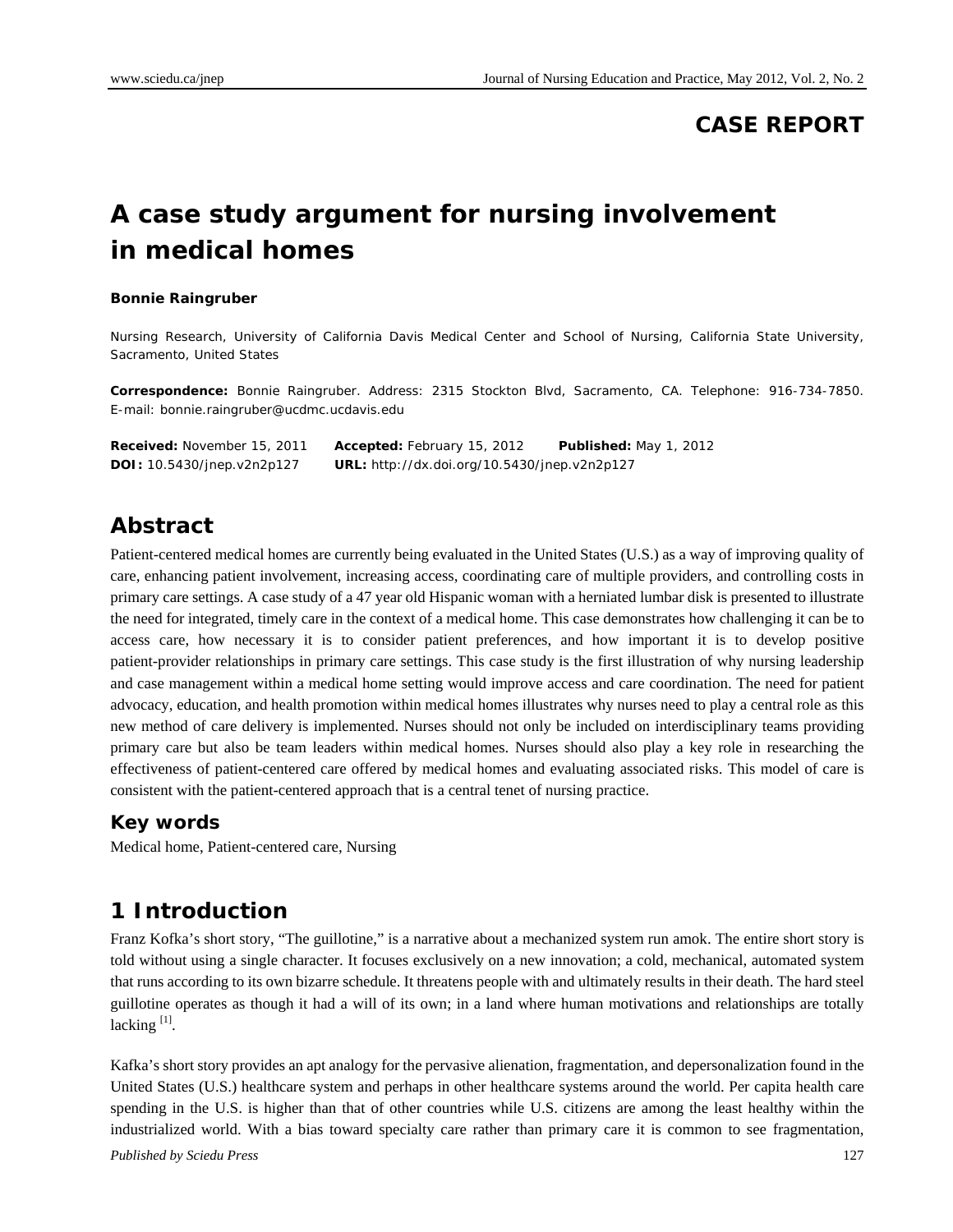increasing numbers of medical errors, mounting safety issues, and significant gaps in service. Reimbursement mechanisms have resulted in 15 minute back-to-back appointment scheduling within primary care. Estimates are that primary care practitioners have three times as much work as there is "time to do it"  $[2]$ . It has been suggested that 36 % to 62 % of U.S. citizens use complementary and alternative medicine in part because of the fragmentation and depersonalization that is commonplace within traditional healthcare settings  $[3]$ .

# **1.1 The patient-centered medical home: A new approach for coordinating care**

Patient-centered medical homes have been proposed as a paradigm capable of addressing the fragmentation and depersonalization which exists within the U.S. healthcare system. This article uses a case study approach to describe why there is a need for medical homes that are capable of providing integrated, timely care. A description of varied roles within the medical home, cost containment issues, and reimbursement structures are discussed.

Patient-centered medical homes are designed to provide individualized, accessible, and coordinated care including health promotion and disease prevention activities <sup>[4]</sup>. Access is a key necessity within the patient-centered medical home. Patient-centered medical homes include a focus on convenient appointment times, 24/7 access to medical records by varied healthcare providers, asynchronous electronic patient-provider communication, and minimal delays in obtaining specialty authorizations  $\left[5\right]$ . Medical homes are built on a foundation of sustaining patient/clinician relationships, treating people not the disease, adopting an interdisciplinary approach to care, implementing continuous quality improvement, using outcomes evaluation based on data from electronic health records, and ensuring enhanced reimbursements for providers [4].

Patients enrolled in medical homes are considered to be experts in terms of their own health as well as engaged partners who contribute to shared decision making. Information sharing is two way from provider-to-patient and patient-to-provider. Patient preferences, background, culture, and values shape clinical decisions which are individualized to meet patient needs <sup>[5]</sup>. Priority is given to evaluating how symptoms, emotions, thoughts, behaviors, and environmental factors shape health and illness. Patients select which intervention would work best for them based on their personal preferences <sup>[6]</sup>. Above all, a consistent, trusting relationship with a health provider is a necessity as is patient-centered care. Such a relationship enhances patient involvement in their own care and has the potential to minimize medical errors. The focus of care is a medical home is on 'being with' not 'doing for' the patient [5]. The original concept of medical homes began in 1967 when a coordinated care approach was first used for children and families with special needs  $\frac{7}{1}$ .

Several types of medical home demonstration projects have been described in the literature. Government funded medical home demonstration projects were launched in eight states in the U.S. in 2008 using resources from the Tax Relief and Health Care Act. Blue Cross and Blue Shield, private insurers, have also funded medical home demonstration projects in the U.S. <sup>[8]</sup>. In yet another model case managers hired by insurance companies were embedded in primary care practices as one way of implementing patient-centered medical homes. These case managers work for the insurance company and meet with patients in the primary care practice as well as conduct follow-up telephone calls to patients. Case managers collaborate with physicians and nurse practitioners and have free access to medical records  $[9]$ . In another model which is a demonstration project between a private insurance company and a university medical center, registered nurse (R.N.) care coordinators work in physician offices to provide health coaching, motivational interviewing, assessments, and telephone follow-up contact for patients with chronic illness. Registered nurses identify gaps in care, review patient records prior to visits to ensure all laboratory results are back, and provide patient education following physician visits [10]. In each type of medical home the goal is to enhance coordination of care and improve patient outcomes.

The role of case managers in each of these models of care is quite similar. A major difference is whether the case managers are funded by the government or a private insurance company. Irrespective of what the source of funding might be, it is vital that the clinician-patient relationship remain primary and that patient need drives recommendations for care rather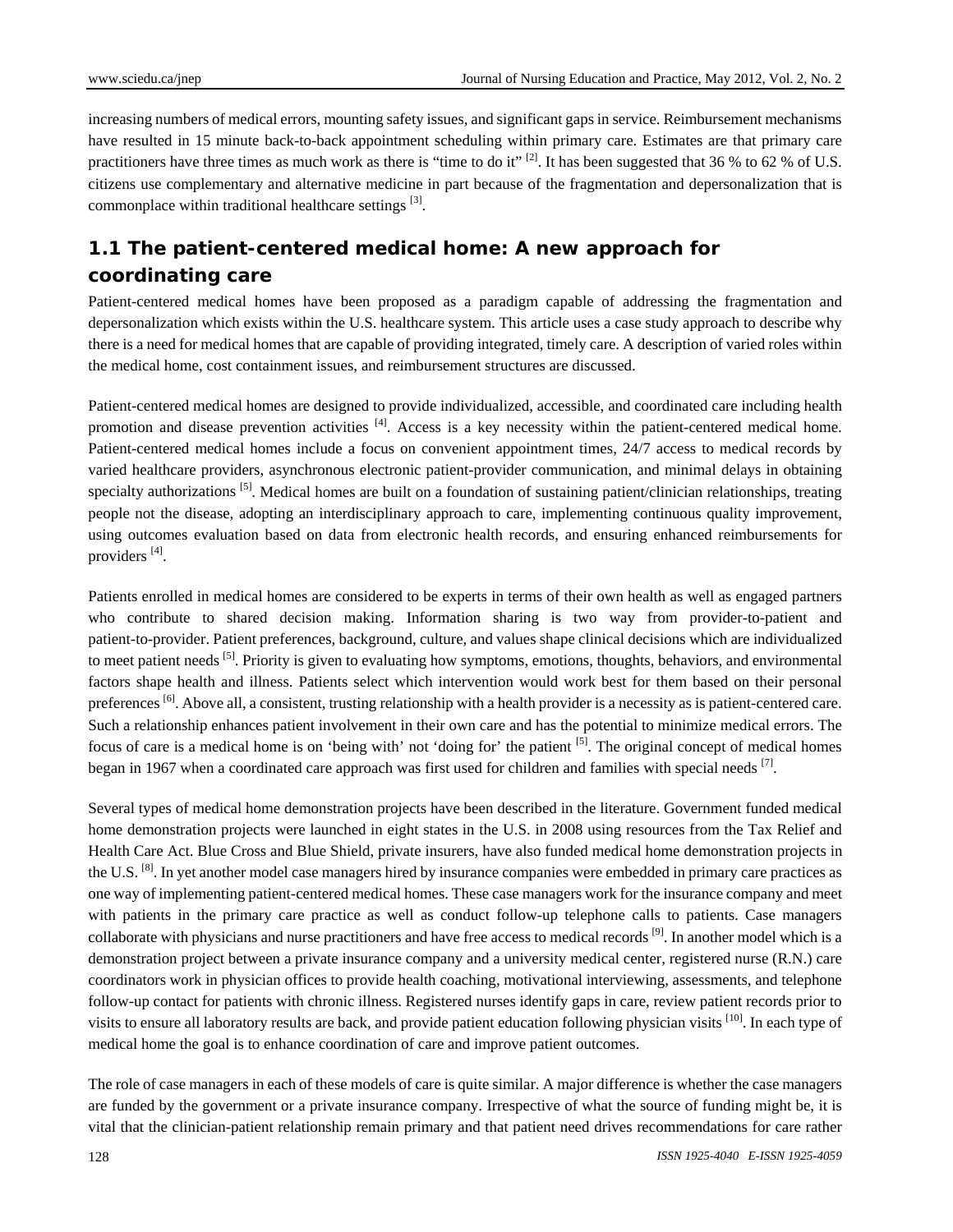than a desire to limit care in an effort to control costs. Demonstration projects, as all medical homes are at present, often include more components than the market can realistically support. Therefore, as medical homes become more common it will be necessary to identify a reasonable scope of practice and workload for case managers that both meets patient needs and can be funded in a self-supporting manner.

### **1.2 Leading the medical home team / ensuring cost containment**

Patient-centered medical homes were not designed to be profession-centered or disease-centered. However, to date in medical home demonstration projects it has been common for physicians to be the leaders of the healthcare team. Controversy exists over whether physicians alone will serve as leaders of the medical home or whether N.P.s and R.N.s will be included as team leaders. The American Academy of Nurse Practitioners (N.P.s) argues there are several reasons why N.P.s are especially well suited to be medical home team leaders. First, there is a shortage of primary care physicians in the U.S. who are able to serve as medical home team leaders, a vacuum that N.P.s can fill. Second, N.P.s provide patient-centered care with excellent patient outcomes, both of which are priority goals of medical homes [4].

Medical homes are designed to foster behavior change such as weight loss, chronic pain management, smoking cessation, adherence with care, minimization of sleep disturbances, and a variety of interventions which are common within R.N. practice <sup>[6]</sup>. Registered nurse case managers in medical homes conduct health promotion assessments, triage patients who need same day appointments, coordinate specialty referrals, answer patient questions, and establish continuous improvement measures to evaluate the quality of care that is provided. Because of this broad based role some have argued R.N.s should be taking a leadership position within the medical home <sup>[11]</sup>. Advocacy, health education, case management, and a stance of being with rather than doing are key aspects of nursing practice <sup>[12]</sup>. For these reasons registered nurses are also well suited to play key roles within medical homes as they gain prominence.

Irrespective of who the team leader is (physician, N.P., R.N.), the patient-centered medical home is designed to improve integration of care, reduce over use of primary care, emergency rooms, and hospitals as well as save healthcare costs [5]. This occurs in part because careful coordination of care minimizes unnecessary referrals and admissions. One issue to keep in mind is that participating physicians receive bonus reimbursements of up to \$ 50,000 per year if healthcare costs are managed. Therefore, a significant role for nurses within the medical home will be to advocate for patient needs while monitoring that patients receive adequate care and timely access [9].

The following case study is presented to illustrate a number of challenges faced by a patient who received traditional care and to examine how a patient-centered medical home might have resulted in enhanced quality of care, improved access, and decreased costs. Although single case studies do not require human subject's review, identifiable details of this case have been changed to preserve participant anonymity.

## **2 Case presentation**

A 47 year old Hispanic female visited her primary care physician complaining of extremely severe back pain following surgery. During the surgery the woman was placed in a high lithotomy position (high leg elevation in the Papanicolaou position) for 2 hours while under anesthesia. After anesthesia wore off she had weakness in her left leg, numbness and pain originating in the left sciatic nerve and traveling down the outside of her thigh and leg extending down her left foot. Her primary care physician gave her a prescription for Vicodin (Hydrocodone) to manage her pain. Other than the presenting complaint and a stomach ulcer the woman's medical history was unremarkable. She had no loss of bladder or bowel control. She was approximately 40 pounds overweight. No one in her family had a history of back problems. The woman had never had a history of back problems prior to the surgery. Her primary care physician referred her to a physical therapist and an orthopedic specialist. The physical therapy clinic in her town had a one month waiting list so the woman had to ask her daughter to drive her 30 miles to a neighboring town for physical therapy on a daily basis. She had to stop on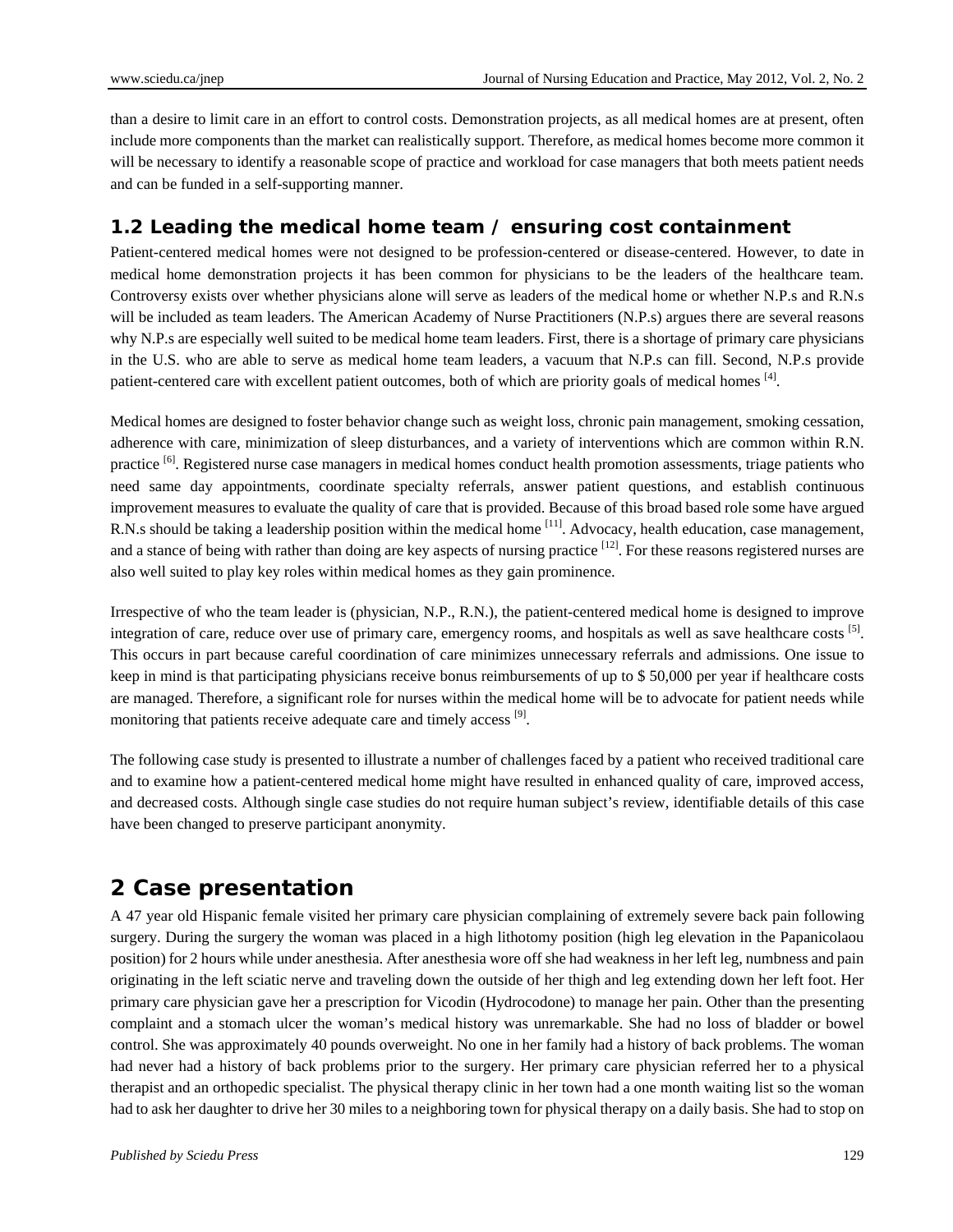the highway and stand midway through the trip between her home and the physical therapy clinic because sitting in the car intensified her pain  $^{[13]}$ .

The woman arrived for her orthopedic appointment and ended up standing 4 hours because the physician was delayed and she was in too much pain to sit. The orthopedic physician ordered a series of X-rays over a 4 visit period. Each group of scheduled X-rays was separated by a 2 week timeframe to avoid excess exposure to radiation. The orthopedic specialist noted the woman had pain with a straight leg raise test on the left side as well as numbness in addition to not being able to bend forward beyond a 15 degree angle. She had no pain when bending backward.

The orthopedic specialist informed the woman it was vital that she not use any medications other than non-steroid anti-inflammatory pills (N.S.A.I.D.s). Notably, the orthopedic specialist did not inquire about the woman's history of bleeding ulcers. The N.S.A.I.D.s did not help her pain. She felt confused because her primary care doctor had told her she would need to take the Vicodin to control her pain. The severity of the pain made it difficult for the woman to participate fully in physical therapy and to manage activities of daily living such as loading the dishwasher, making the bed, dressing, and caring for her disabled husband.

When the woman asked questions about her prognosis the orthopedic physician emphasized he could not conclude anything until all the test results were back. This lack of information was frustrating to the woman who felt no one and nothing was helping her. After several weeks the orthopedic specialist ordered a series of lumbar, cervical, and hip magnetic resonance imaging (M.R.I.). However, it took 2 weeks for the office manager to submit a request for the M.R.I.s and 6 weeks for woman's insurance company to approve them. The M.R.I. was never done on an outpatient basis  $[13]$ .

Five weeks after the initial surgery the woman went to her local emergency room (E.R.) because her pain was out of control and she had trouble getting out of bed. She was hospitalized in the E.R. for 2 days. A M.R.I. done in the E.R. indicated she had an enormous herniation between her fifth lumbar vertebra and her sacrum. She was given a prescription for Vicodin in the E.R. and referred to a pain management specialist for an epidural steroid injection in her back. The epidural injection which was scheduled week 6 decreased her pain by 40% but did not help with the numbness, tingling, and shooting pains that engulfed her left leg making it difficult for her to walk or maintain her balance <sup>[13]</sup>.

After seven weeks of being off work from her job as a receptionist in a law firm the woman was referred to a spinal surgeon. The woman still could not sit for any significant amount of time. She was placed on a 1 month waiting list because of the spinal surgeon's busy schedule. During this month-long period the woman experienced minimal relief from a second epidural injection and by standing or lying on her side and taking the Vicodin prescription. She worried because she had no remaining sick leave and was the sole support of her family including her disabled husband, a 26 year old daughter who had recently lost her job, and her granddaughter age 5. When she met with the spinal surgeon the woman expressed her frustration with the healthcare system summarizing that "no one at any point considered what would work for my life," "everyone tells me something different" and "all I've done is wait for appointments that haven't helped me so far."

## **3 Discussion**

How might care have been improved for this woman had an R.N. case manager or an N.P. been the team leader of a patient-centered medical home? Could the visit to the emergency room and those associated costs have been avoided had the woman received consistent information about pain control, shorter referral / wait times, and access to adequate pain medication? Could the need for any of the X-rays or any of the specialist referrals have been minimized if the M.R.I. had been scheduled and read in a timely manner? Each of these questions is significant considering the costs associated with E.R. stays, how painful a herniated disk is, and how long this woman waited between appointments while being transferred from one practice to another.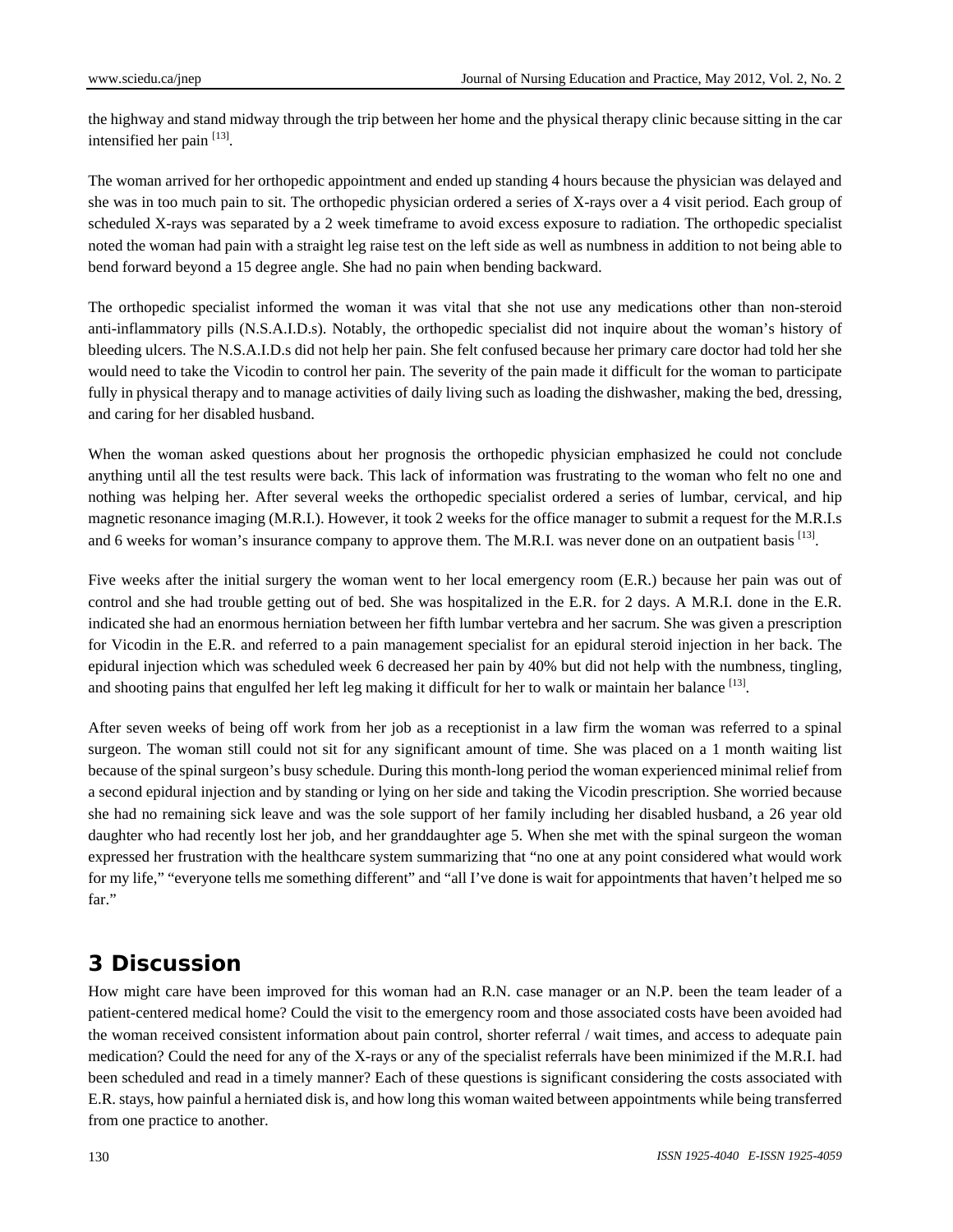Had the woman received care from a patient-centered medical home a nurse could have taken the time to provide needed education? The woman could have received health education about the importance of pain management, the value of weight loss, and the need for active participation in physical therapy. She could have also received education about the necessity of timely intervention for a herniated disk in order to avoid nerve root damage, and the reality that herniated disk pain often decreases over time [13]. Conflicting information about pain control which she received from her primary care physician, the orthopedic specialist, and the pain control specialist could have been addressed by an R.N. or a N.P. working within a medical home. A nurse would also have recognized the importance of avoiding N.S.A.I.D.s given her history of bleeding ulcers. Fortunately, the woman stopped taking the N.S.A.I.D.s because they were not effective before they caused a problem with her ulcers.

Improved access to care, shorter referral times, and a caring patient-provider relationship would have changed the woman's perception that she was poorly treated and improved her quality of life. She should have received access to physical therapy near her home, had a reasonable M.R.I. appointment schedule, and adequate pain control. She needed to receive care that was consistent with her values and her need to return to work as soon as possible so she could support her family.

## **4 Risks associated with medical homes**

Although there are multiple advantages associated with broader implementation of medical homes across the U.S. including decreased fragmentation of care and minimization of medical errors, there are also risks that need to be modulated as this approach to care is expanded. One of the principles of a medical home is to control costs. A risk is that this principle will overshadow other goals of the medical home. In order to motivate physicians to incur the additional costs associated with developing a primary care medical home such as the salary of a case manager and implementation of an electronic medical record capable of addressing continuous quality improvement requirements, yearly fees of up to \$50,000 per year are being offered. It will be important to ensure that such fees are actually used to implement the medical home rather than rewarding physicians and other practitioners who limit needed referrals. In a similar vein one of the models being used when developing medical homes is to have R.N.s work for private insurers although the nurses are based in and see patients in the primary care practice and have free access to the medical record. Traditionally, nurses have served as patient advocates which explains why nurses are the most trusted profession according to public opinion. Nurses have historically maintained their advocacy role while working for hospitals and primary care practices [14]. One would expect these advocacy skills to continue even if nurses were employed by a private insurance company operating a medical home whose goal it was to avoid unnecessary expenses and referrals. However, that reality would need to be monitored to ensure that necessary tests, referrals and treatments were obtained, not limited.

## **5 Conclusion**

It is vital to advocate for a central role for R.N.s and N.P.s in the medical home model that is currently being explored in the U.S. Because patient advocacy, personalized care, care planning, and health education are key aspects of nursing care, nurses are well situated to take on central roles within medical homes  $^{[12]}$ . It is also critical for nurses to be involved in examining outcomes from medical homes to make a case for their expansion. Fragmented systems of care and existing reimbursement mechanisms do not allow adequate time to ensure coordinated, patient-centered care. The medical home concept offers great promise in terms of increasing coordination and quality of care, reducing unnecessary costs, and making use of the skills of R.N.s and N.P.s. Nurses provide the warmth, human connection, and integration necessary to implement patient-centered care in medical homes. Nurses have the power to transform a healthcare system from that of a guillotine like gauntlet of excessive waiting, mechanized care, and conflicting recommendations into a healing institution rooted in relationship and caring.